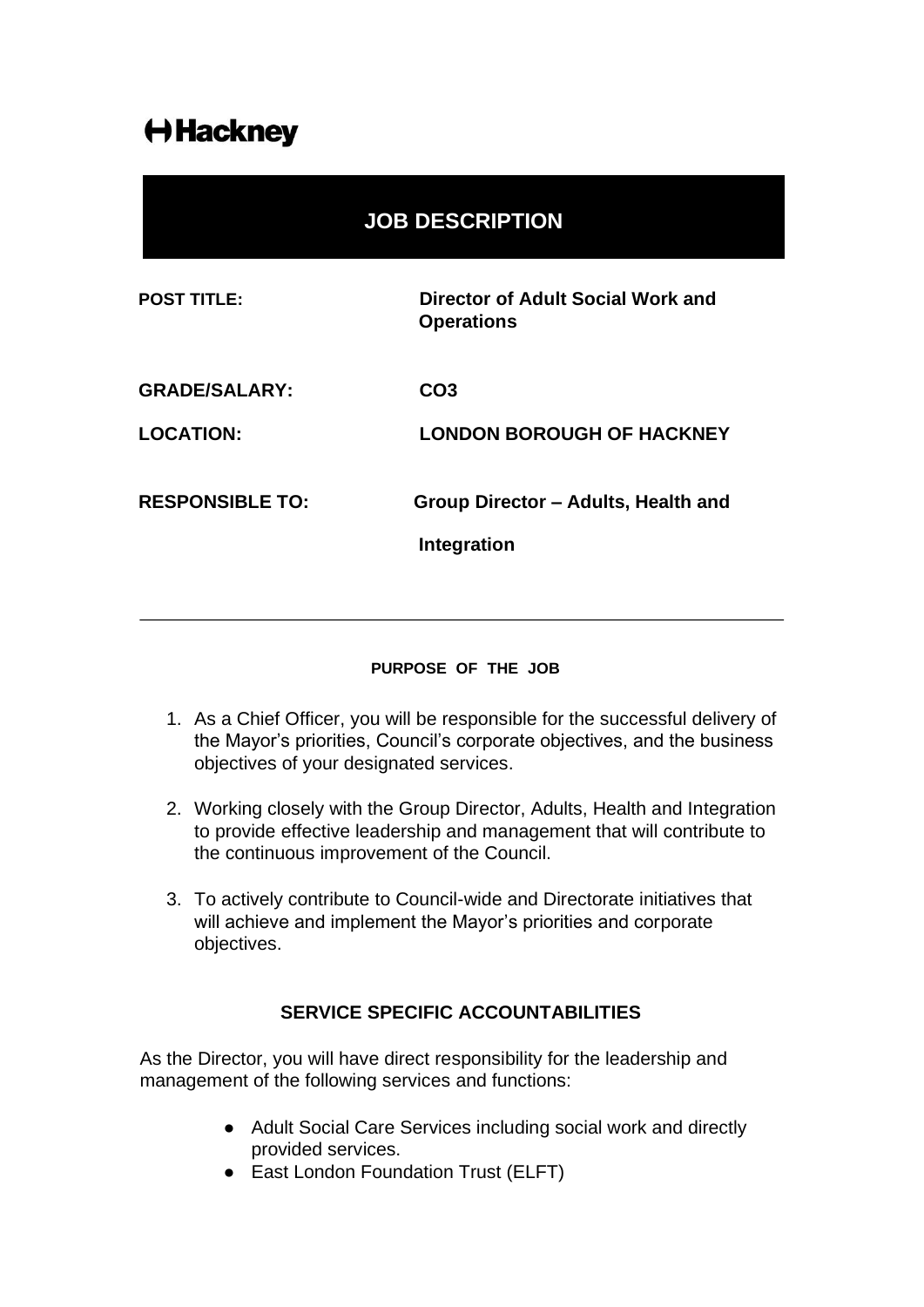● Integrated Learning Disabilities

Indicative budget: £70m

Indicative staffing: 600 FTE

## **Professional and Technical Responsibilities**

- The post reports to the Group Director, Adults, Health and Integration, who has functions delegated to it under various Acts and the postholder must comply with the legal schemes as set out in the relevant legislation.
- To ensure all services are compliant within the appropriate legal and regulatory framework and provide assurance to the Group Director, Adults, Health and Integration,
- To deputise for the Group Director, Adults, Health and Integration as required.

## **CORPORATE ACCOUNTABILITIES**

- 1. Actively contribute to the leadership and management of the Council that will promote a one organisation approach.
- 2. Responsible for the division's budget, making sure it is effectively controlled within the cash limits available and that services delivered or purchased represent value for money.
- 3. Apply the Council's agreed project management process to deliver programmes and projects with successful outcomes, on-time and within budget
- 4. Drive the implementation of consistently high quality service standards, ensuring benchmarks for service development and customer service standards have been established and that performance is effectively monitored and continuously improved.
- 5. Ensure there is effective integration of related services within Adult Services and across the Council and that the contribution of partnership organisations and contractors are appropriately harnessed.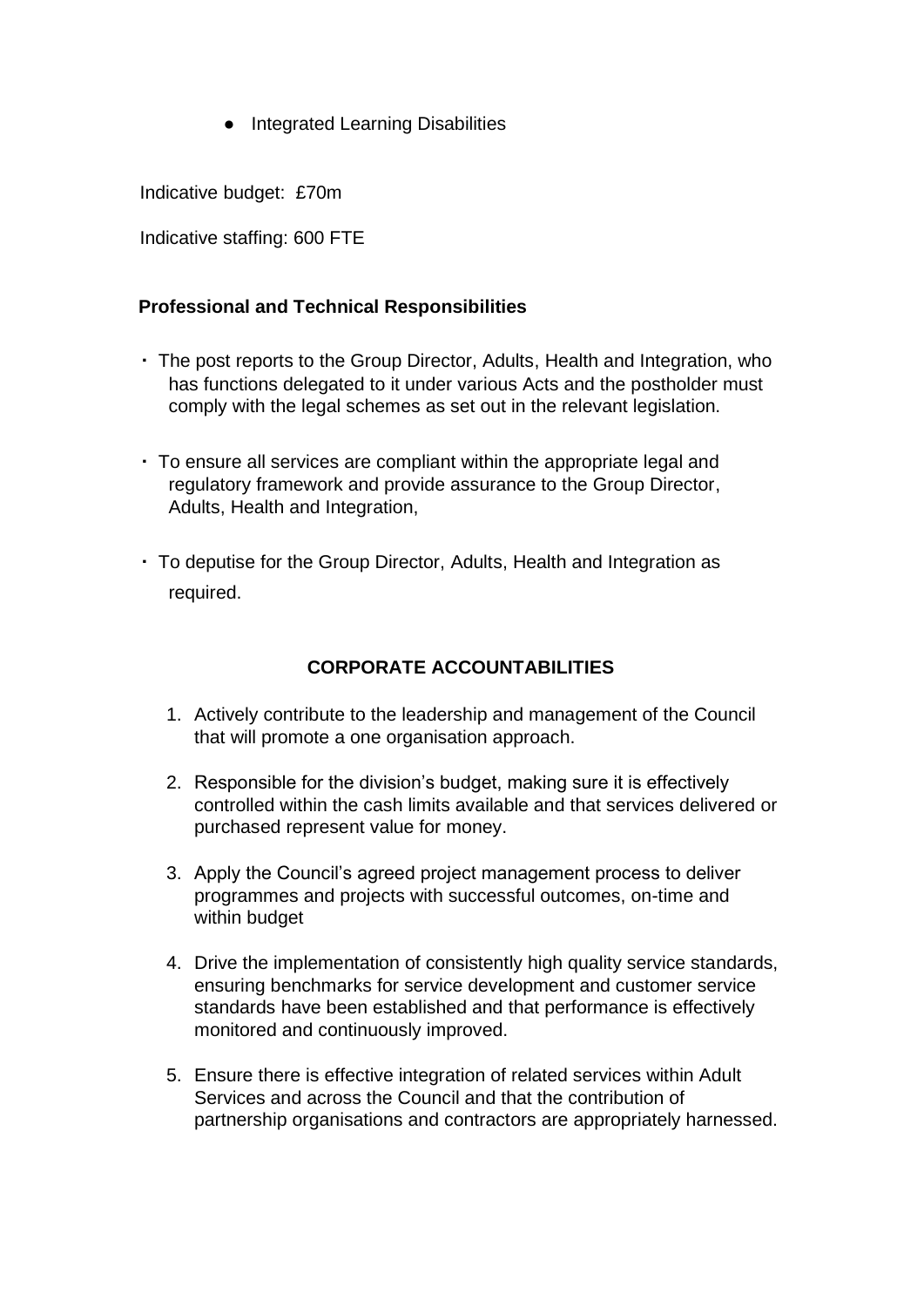- 6. To promote equality amongst all and ensure that services are delivered in a non discriminatory way, that is inclusive of all disadvantaged groups.
- 7. Ensuring staff are supported and developed to manage their careers successfully and to enable and empower them to deliver improved outcomes for Hackney residents.
- 8. Working with the Group Director, Adults, Health and Integration develop and maintain positive partnerships with elected Members to ensure the Council's and Directorate's strategic priorities are effectively implemented and to support Members to undertake their strategic monitoring role.
- 9. To promote sustainability in the management of the Directorate, including encouraging a culture of innovation and accountability amongst staff towards sustainability, embedding sustainability in strategic policies, the management of physical resources and the delivery of services.
- 10.To manage services in a manner that promotes equality of opportunity within teams, the delivery of non-discriminatory services and the inclusion of disadvantaged groups.
- 11.Work outside of normal office hours, including attendance at evening meetings or committees, for which no additional payment will be given.
- 12.To ensure emergency planning and business contingency arrangements are in place and to be part of the emergency planning senior management GOLD rota.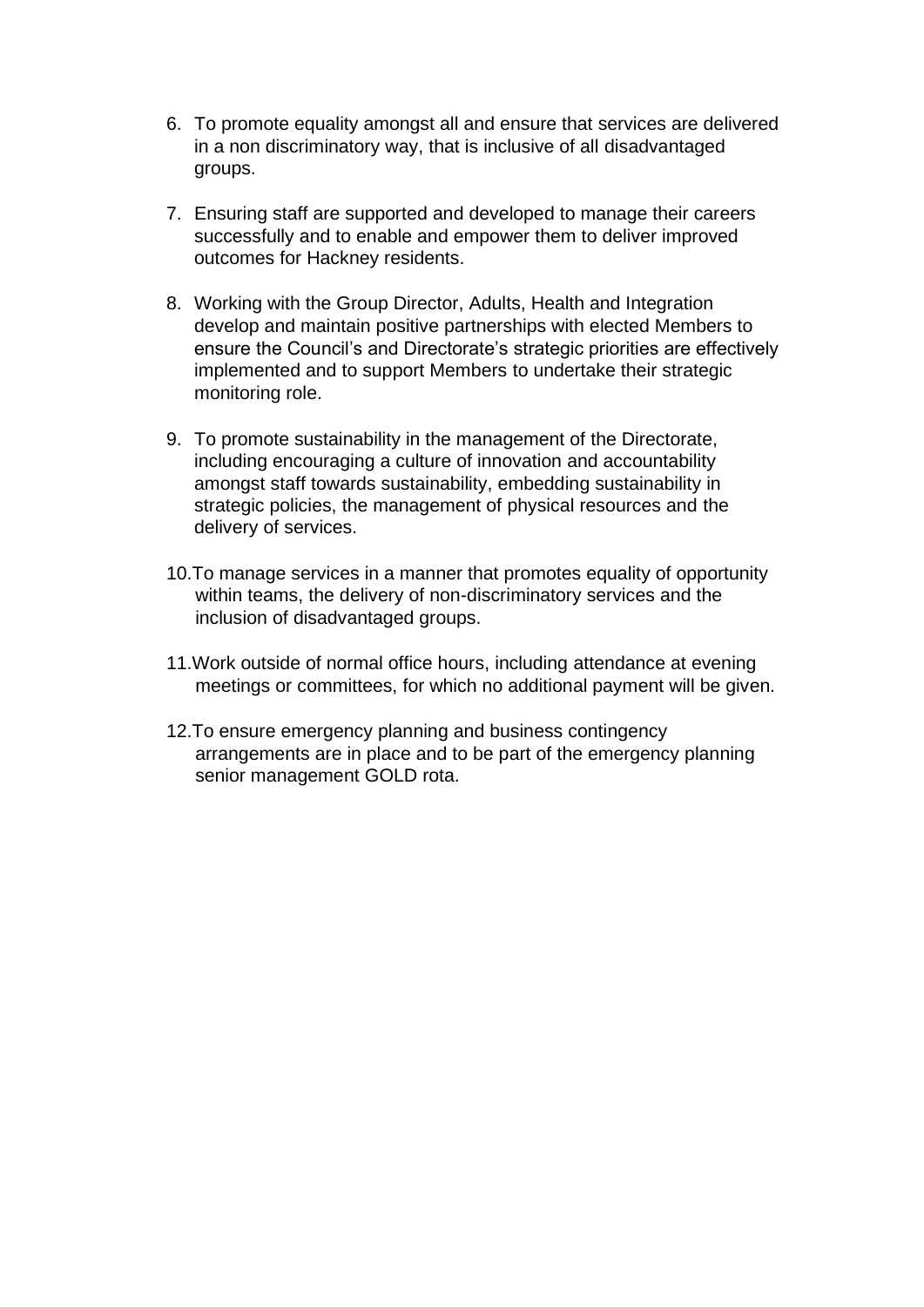## $H$  Hackney

## **PERSON SPECIFICATION**

| POST TITLE: I          | <b>Director of Adult Social Work and</b><br><b>Operations</b> |
|------------------------|---------------------------------------------------------------|
| <b>GRADE/SALARY:</b>   | CO <sub>3</sub>                                               |
| <b>RESPONSIBLE TO:</b> | Group Director – Adults, Health and<br>Integration            |

## **SKILLS, KNOWLEDGE AND EXPERIENCE**

### **Essential Qualifications and Technical Experience:**

Possess the necessary qualifications and experience to carry out the functions associated with the post.

#### **Leadership and Management:**

- o Experience of working as a Member of a senior management team.
- o Knowledge of leading and managing organisation and cultural change programmes.
- o Track record of providing strong and effective leadership setting vision and direction to teams and individuals, and inspiring others to take the vision forward to achieve business and service improvements.
- o Ensuring the values and statutory responsibilities within adults social care are upheld and delivered within both internally and within integrated arrangements

### **Communication and Relationship Management:**

o Personal and professional demeanour that will inspire the confidence of fellow Chief Officers and employees.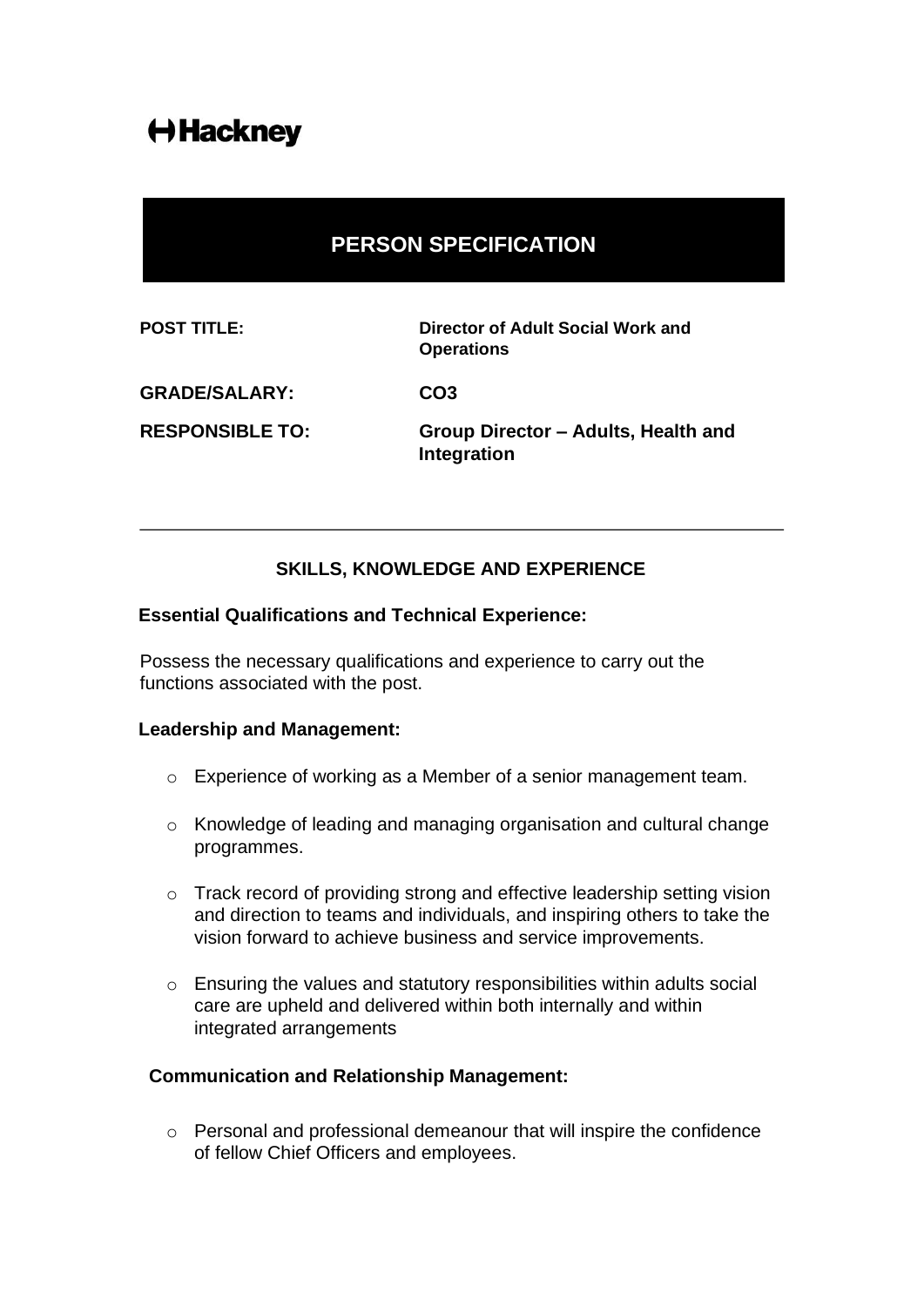- o Experience of establishing and developing relationships with key stakeholders and creating influential networks.
- $\circ$  Experience of working in a political environment, building positive relationships with politicians, generating mutual confidence and respect.
- o Ability to communicate authoritatively and appropriately in verbal and written form with a wide range of stakeholders at all levels.

### **Resource Management:**

- o Experience of effectively dealing with poor performance or unprofessional conduct.
- o Experience of managing large budgets to balance service needs and organisational priorities.

### **General:**

- $\circ$  Able to demonstrate commitment to the Council's vision for a better Hackney with the ability to model behaviours explicit in the Council's core values and organisations beliefs.
- o Able to demonstrate a customer focused approach to the management of services within the Directorate and across the Council.
- $\circ$  Understanding of the effects of discrimination and exclusion with the ability to promote inclusion and equality of opportunity.
- o Detailed understanding of the challenges posed for the provision of quality public services in a multi-cultural inner-city area.
- o Understanding of local government, the current and future issues to be faced as well as the financial, legal and political context of public sector management.

**We are also working towards our vision, which is to be a place for everyone; where residents and staff can be proud; a place that celebrates diversity and where everyone can feel valued, included and involved. In order to achieve this, we look for people who are: Proud; Ambitious; Pioneering; Open; Proactive; Inclusive.** 

**Hackney Council works to eradicate discrimination on the basis of race, religion, gender, gender identity, sexual orientation, disability, pregnancy and maternity, age and marital status. We also recognise that people can be disadvantaged by their social and economic circumstances, so we will also**